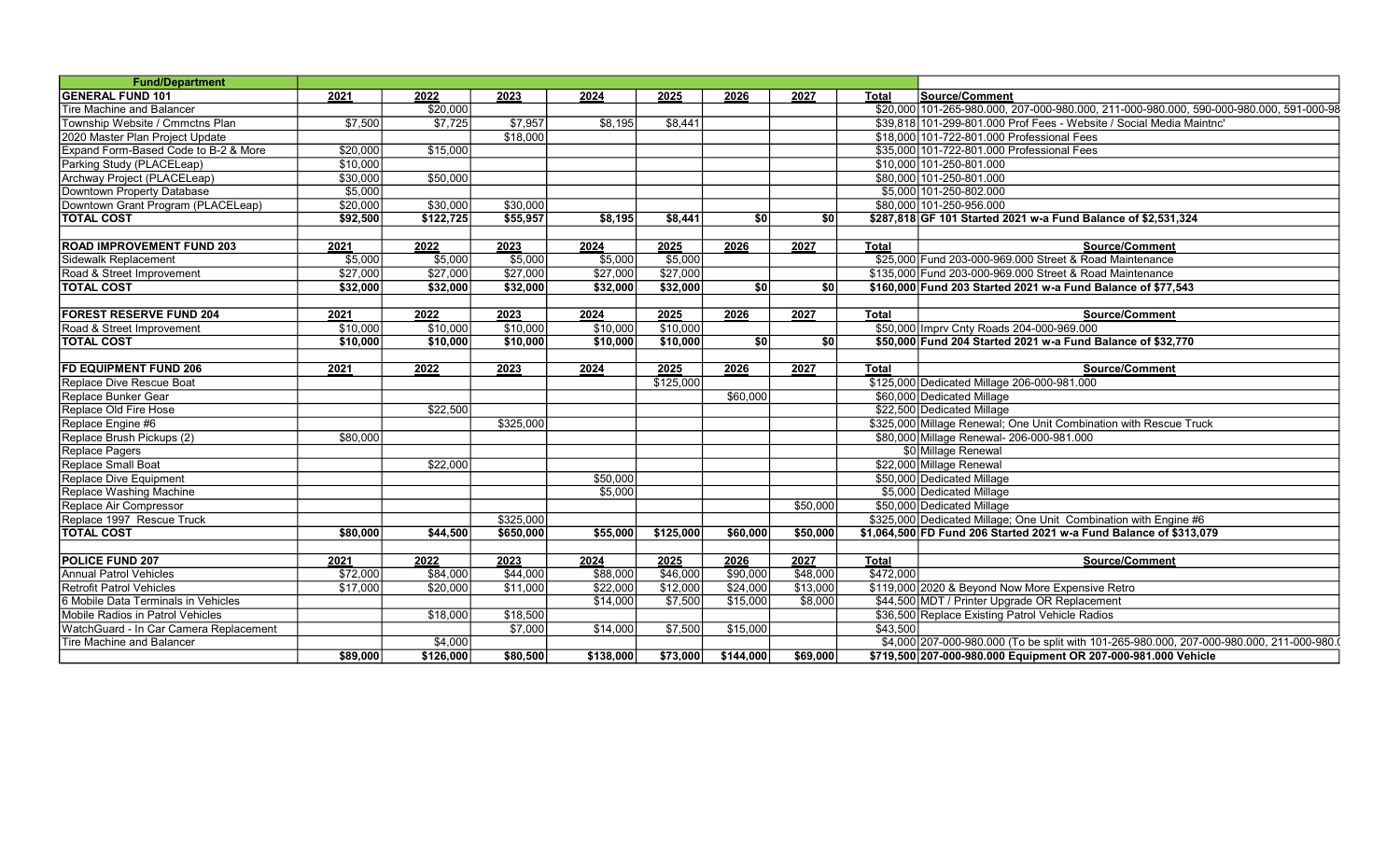|                                         |          |          |                 |                 |          |           |                  |              | Police Fund 207 Started 2021 w-a Fund Balance of \$250.818           |
|-----------------------------------------|----------|----------|-----------------|-----------------|----------|-----------|------------------|--------------|----------------------------------------------------------------------|
| <b>OOP CAPITAL IMP FUND 218</b>         | 2021     | 2022     | 2023            | 2024            | 2025     | 2026      | 2027             | <b>Total</b> | Source/Comment                                                       |
| 2500 Plow Truck Replacement             |          | \$42,000 |                 |                 |          |           |                  |              | \$42,000 Line 218-000-984.0000 Capital Improvement Expense           |
| <b>Engineered Drawings</b>              |          |          | \$8,500         |                 |          |           |                  |              | \$8,500 Future Projects, IE: Store, Office, Entrance/Exit, BathHouse |
| Road Improvements                       |          |          |                 |                 |          | \$100,000 |                  |              | \$100,000 4.6 Miles of Paved Roads                                   |
| 4 x 4 Utility Vehicle                   |          |          |                 | \$16,500        |          |           |                  |              | \$16,500 Fund 218 Started 2019 w-a Fund Balance of \$192,185         |
| Compact Tractor w/Front Loader          |          | \$32,000 |                 |                 |          |           |                  |              | \$32,000 OOP Transfer/CIP Cash                                       |
| 30 ft Yurt w/Decking & Furiture         | \$35,000 |          |                 |                 | \$37,500 |           |                  |              | \$72,500 OOP Transfer/CIP Cash                                       |
| Electrical Updgrade & New Bath House    |          |          | \$130,000       |                 |          |           |                  |              | \$130,000 Ballpark Est. Would Need Reduce Fund 509 Transfer to GF    |
| Garage Roof Replacement                 | \$8,000  |          |                 |                 |          |           |                  |              | \$8,000 OOP Transfer/CIP Cash                                        |
| Park Office Generator                   | \$7,000  |          |                 |                 |          |           |                  |              | \$7,000 OOP Transfer/CIP Cash                                        |
| John Deere Backhoe 310 SL               |          |          |                 |                 |          | \$150,000 |                  |              | \$150,000 Replacement of Old Backhoe                                 |
| Bath House Furnace & Water Heaters      | \$5,000  |          |                 |                 |          |           |                  |              | \$5,000 OOP Transfer/CIP Cash                                        |
| <b>TOTAL COST</b>                       | \$55,000 | \$74,000 | \$138,500       | \$16,500        | \$37,500 | \$250,000 | $s$ <sub>0</sub> |              | \$571,500 OOP Fund 218 Started 2021 w-a Fund Balance of \$103,486    |
|                                         |          |          |                 |                 |          |           |                  |              |                                                                      |
| <b>PROPERTY O &amp; M FUND 236</b>      | 2021     | 2022     | 2023            | 2024            | 2025     | 2026      | 2027             | <b>Total</b> | Source/Comment                                                       |
| <b>Industrial Development Fund</b>      | \$50,000 |          |                 |                 |          |           |                  |              | \$50,000 236-266-801.000                                             |
| Property Services (CoStar, Crexi, CBOR) | \$6,000  |          |                 |                 |          |           |                  |              | \$6,000 236-266-900.000                                              |
| <b>Website Development</b>              | \$10,000 |          |                 |                 |          |           |                  |              | \$10,000 236-266-801.000                                             |
| <b>TOTAL COST</b>                       | \$66,000 | \$0      | \$0             | \$0             | \$0      | \$0       | \$0              |              | \$66,000 Fund 236 Started 2021 w-a Fund Balance of \$2,683,189       |
|                                         |          |          |                 |                 |          |           |                  |              |                                                                      |
| <b>PUBLIC IMPROVEMENT FUND 245</b>      | 2021     | 2022     | 2023            | 2024            | 2025     | 2026      | 2027             | <b>Total</b> | Source/Comment                                                       |
| Partial Parks Cleaning Truck            |          |          | \$24,000        |                 |          |           |                  |              | \$24,000 Knapheide Truck Equip + Wohlfeil Ace Hardware + Zubek F150  |
| <b>TOTAL COST</b>                       | \$0      | \$0      | \$24,000        | \$0             | \$0      | \$0       | \$0              |              | \$24,000 Fund 245 Started 2021 w-a Fund Balance of \$120,295         |
|                                         |          |          |                 |                 |          |           |                  |              |                                                                      |
| <b>OWAA LDFA FUND 251</b>               | 2021     | 2022     | 2023            | 2024            | 2025     | 2026      | 2027             | <b>Total</b> | <b>Source/Comment</b>                                                |
| Road Reconstruction Paid to ICRC        | \$0      | \$0      | $\sqrt{50}$     | \$0             | \$0      |           |                  |              | \$0 Fund 251-000-984.000 LDFA Projects                               |
| <b>TOTAL COST</b>                       | \$0      | \$0      | $\overline{50}$ | $\overline{30}$ | \$0      | \$0       | -\$0 l           |              | \$0 Fund 251 Started 2021 w-a Fund Balance of \$349,840              |
|                                         |          |          |                 |                 |          |           |                  |              |                                                                      |
| <b>LIBRARY FUND 271</b>                 | 2021     | 2022     | 2023            | 2024            | 2025     | 2026      | 2027             | <b>Total</b> | Source/Comment                                                       |
| Asphalt Parking Lot                     |          |          | \$75,000        |                 |          |           |                  | \$75,000     | Fund 271-000-930.000 Repairs & Maintenance                           |
| <b>TOTAL COST</b>                       | \$0      | \$0      | \$75,000        | \$0             | \$0      | \$0       | \$0              | \$75,000     | Fund 271 Started 2021 w-a Fund Balance of \$104,785                  |